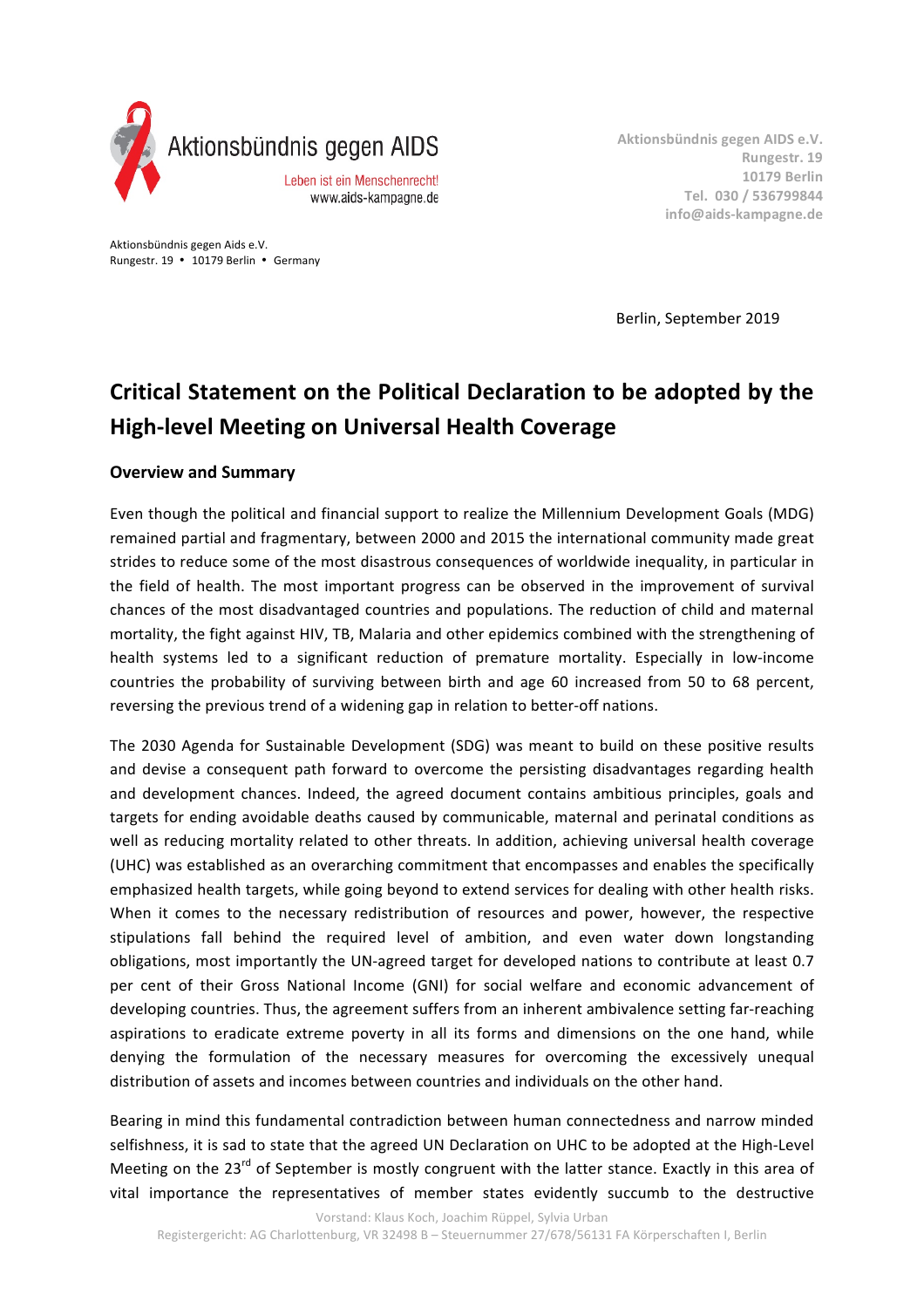positions of those governments that put the economic interest of the privileged few before the lives of the many disadvantaged people. This is the only reasonable explanation for the fact that the document suppresses all indications, which point to the still abysmal differences between and within countries regarding health outcomes and its underlying causes. For instance, there is no reference to the utterly insufficient resources and the life-threatening living conditions calling for concrete financial and political efforts in the spirit of global solidarity, justice and responsibility. Even the data and statements referring to the large health gaps and necessities that still can be found in earlier versions were totally erased in the final Declaration. Excessive generalization and arbitrarily selected references are used to obscure the harsh reality of disadvantaged countries and populations regarding the extremely low level of public finances for health, the high mortality due to treatable conditions and the predominating causes of premature deaths. Across nearly all paragraphs the prevailing perspective reflects the situation of the economically more advanced nations and, conversely, ignores the conditions of low-income countries that not only face the lowest health spending but also the highest disease burden. Furthermore, the document avoids any concrete commitments by economically privileged states to support and enable better health services and outcomes in the more disadvantaged countries and populations. This is true for both main areas of collaboration, raising the financial contributions to close the resource gaps and preclude the detrimental health impacts resulting from unsustainable economic and political practices. Thereby, the Declaration tends to reduce the concept of UHC to a variable bundle of interventions that will be determined by the extremely different economic capacities of single countries instead of a worldwide common effort to realize the health targets of the 2030 Agenda. This increases the risk that the unacceptable disparities of survival chances will widen again, making a mockery of the principle to leave no one behind. In the following, we can only outline the most important distortions and deficiencies.

#### **Ignoring the Real Facts and Trends of Global Health**

The Declaration focuses exclusively on general descriptions of the worldwide health situation evading the necessary differentiation in order to identify the critical disparities along economic and social categories that produce vulnerability and exclusion, such as income levels, regions, age groups and populations affected by marginalization and discrimination. Thus, it fails to adequately analyse the real trends and conditions of health, suppresses the evidence of still existing extreme disadvantage regarding the survival chances of impoverished countries and vulnerable populations, and ignores the essential lesson of the MDG period that enhanced international cooperation was instrumental for reducing the worst health gaps. Important indications on health inequities like differences in life expectancy of over 30 years between better-off and disadvantaged countries or 8 million lives lost each year in low and middle income countries due to treatable conditions were erased in the final text. The most revealing indicator, however, constitutes the probability of surviving until a certain age because it better reflects potentially high premature mortality of disadvantaged populations within countries. In low-income countries the percentage of new-borns that can expect to survive until the age of 60 years stagnated around 50% in the period 1985-2000 but thanks to the additional efforts spurred by the MDGs this crucial indicator has meanwhile increased to 68%. In Sub-Saharan Africa the probability to survive until the sixtieth birthday even fell below 50% in the first period but rose to over 62% at the end of the MDG era. Therefore, the world community succeeded in reducing the gap by a significant extent, but has a long way to go to overcome the still massive disadvantage, considering that in many parts of Europe roughly 93% of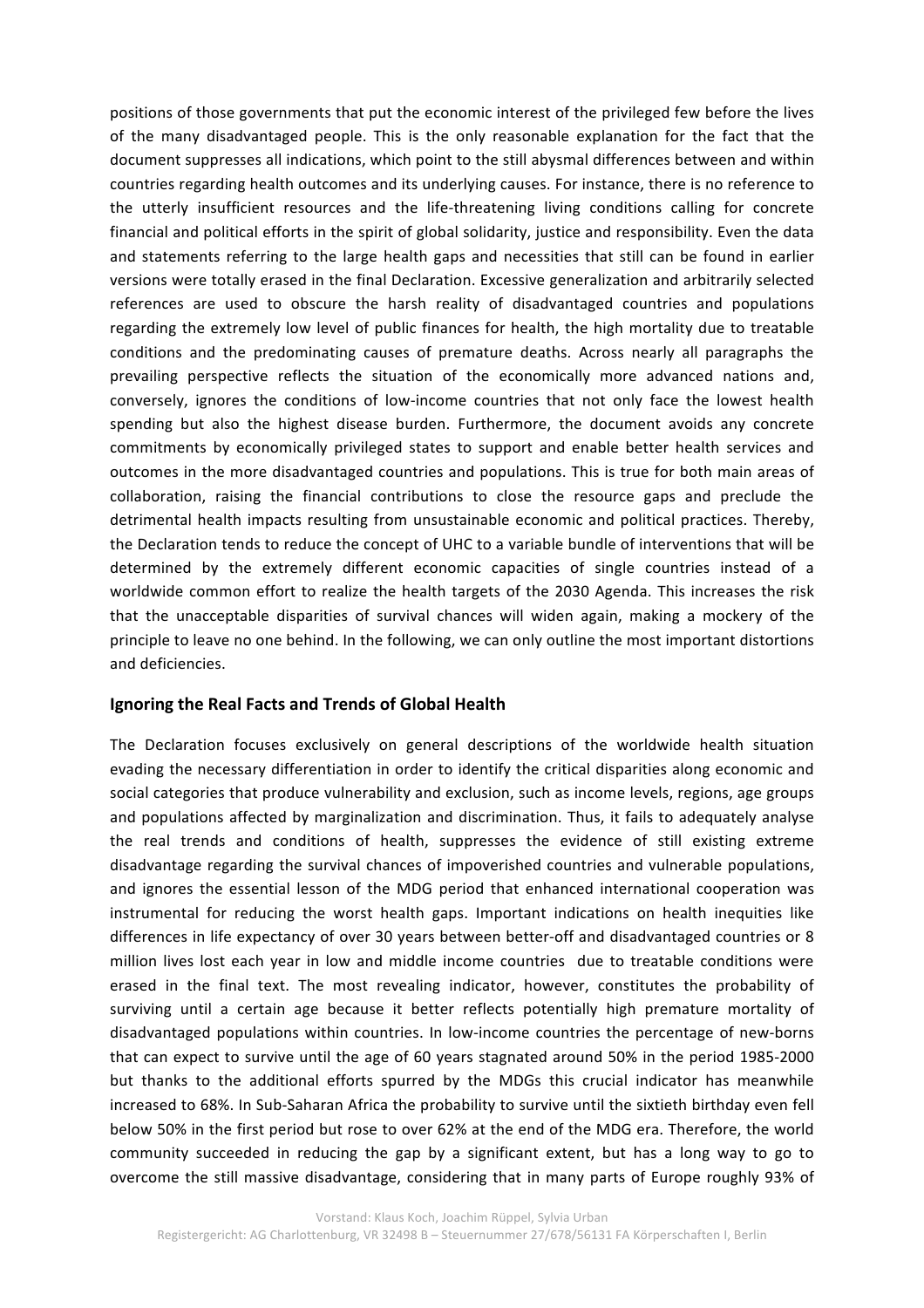babies born in 2015 can expect to reach age 60. In line with the principle of leaving no one behind, countries and populations facing the lowest survival chances should receive the highest attention.

In its only statement that refers to age-specific mortality, the Declaration focuses instead on the bracket of 30-69 years for overstressing the impact of non-communicable diseases (P. 11). Concentrating exclusively on the middle age group and ignoring mortality in children and young people contravenes the ethically sound assessment of health conditions and is highly misleading for setting the right priorities for health promotion. Looking at deaths occurring before 50 years of age gives a completely different picture, observing that communicable, maternal, perinatal and nutritional conditions accounted for nearly half of this premature mortality worldwide and for over two-thirds in low-income countries in 2016. While individual countries with high or middle income need to cover a broad range of health services, the international support for the poorest countries and regions may not lose its momentum in coping with devastating epidemics as well as child and maternal health. Instead, the Declaration contains weakened wording on the epidemics of AIDS, tuberculosis, malaria and neglected tropical diseases as well as child mortality and deaths and injuries from road traffic accidents, when compared with the corresponding SDG 3 targets. Hence, it obscures and ignores the needs of the most disadvantaged countries, both with regard to the immense magnitude of the avoidable risk of premature death and the main causes of these tragic effects of ill health.

#### **Negating the Necessary Redistribution of Resources**

The final draft completely omits the most significant fact regarding the inability to achieve UHC and the accomplishment of SDG 3 and its targets in many nations: All low-income countries and some middle-income countries simply lack the economic capacities to finance UHC for their populations on their own due to very low levels of Gross Domestic Product (GDP) per capita. Moreover, inadequate GDP rates of government revenue as well as insufficient health shares of public expenditure additionally exacerbate the funding gap to reach UHC. That is why the declaration should include measures on both sides, aiming at the improvement of domestic resource mobilization and, in addition, emphasizing the shared international responsibility to allocate enough financial resources to those countries that evidently miss the economic capacity to realize UHC.

However, in terms of domestic resource mobilization, the final draft neglects to mention an adequate commitment which focuses on reaching an ambitious but realistic level of domestic resources for health through appropriate fiscal policies, in particular efforts to increase revenue from taxes and social contributions, and prioritize health spending within budget allocation to no less than 15 percent as agreed in the Abuja Declaration. At the same time, the negative effects of tax evasion and tax avoidance on government revenues have to be taken into account in the Declaration because of their detrimental implications for public health financing. What is more, the dependence of lowincome countries on development aid for health is in fact considerably higher than the 30% stated in the final draft, reaching 60% if we exclude out-of-pocket spending and private development finance and concentrate on public resources (P. 19). This is of particular importance since the final draft falls short of declaring that out-of-pocket spending should be minimized and its catastrophic consequences should be eliminated.

Looking at nations that do not possess the needed economic capacity to finance UHC through domestic public health expenditures, the final draft astonishingly fails to address the contemporary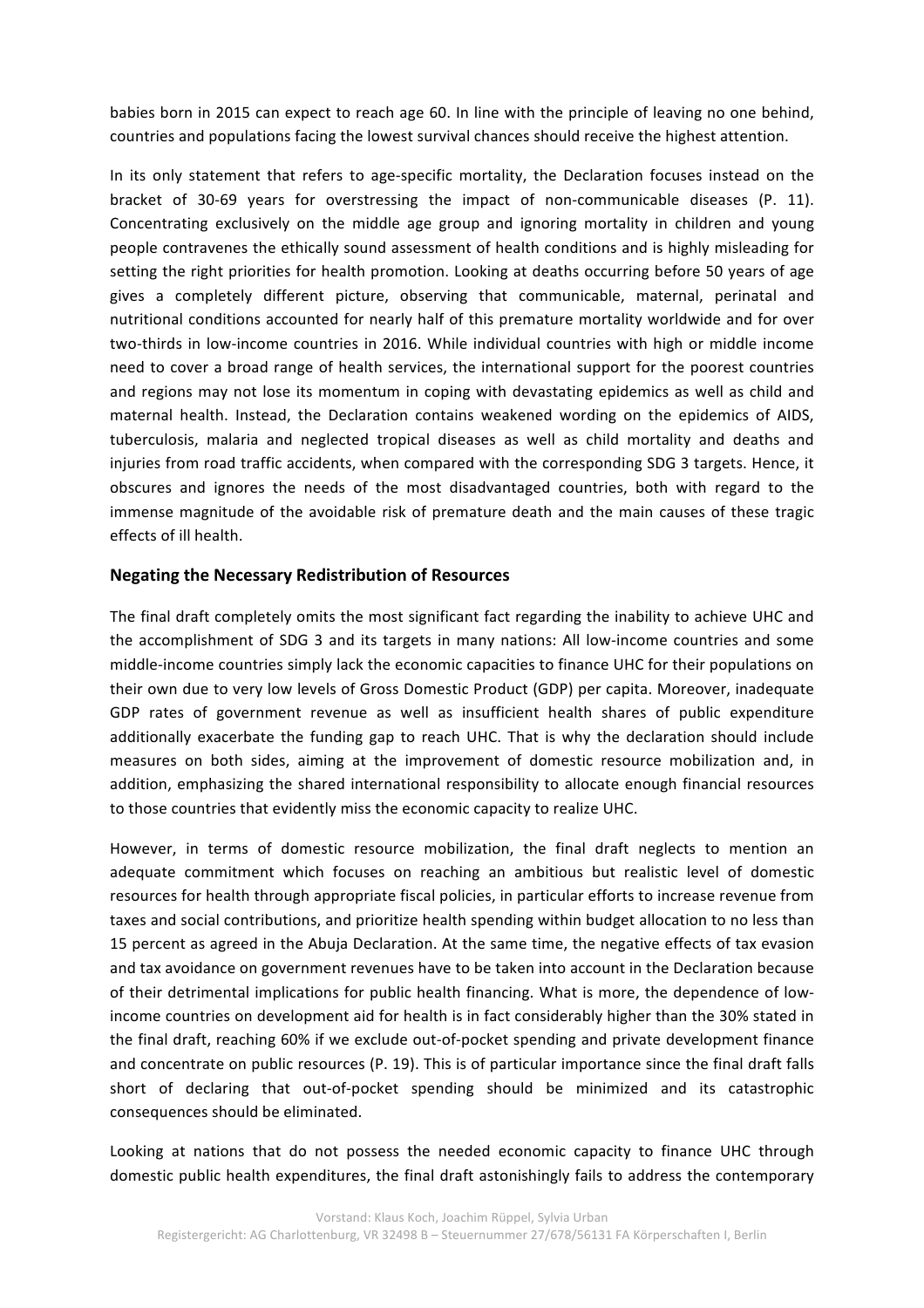situation of these countries and disregards the necessity for a common roadmap rooted in the principle of international cooperation. Inconceivably, the document cites the WHO estimates that the mobilization of additional resources totalling 3.9 trillion US\$ in low- and middle-income countries by 2030 would suffice to achieve UHC and prevent 97 million premature deaths, but ignores the minimum levels of government expenditure per capita required to achieve the respective coverage rates and health outcomes, which are outlined in the same scientific publication (P. 42). Owing to this deficiency, the actual financing need to achieve UHC in low-income countries and the resulting immense financing gap are overlooked. Whereas government spending for health needs to increase to roughly 100 US\$ on average (prices and exchange rates of 2017), at present public health financing from domestic sources and ODA grants combined only reaches a quarter of this level in low-income nations. The mentioned target of an additional 1% of GDP is clearly insufficient as it hardly represents 10 US\$ for health services considering that annual GDP per capita is projected to reach between 890 and 990 US\$ in the final years of the SDG period (P. 43).

In order to adequately assess the financial need to realize UHC, the final draft should contain the commitment to develop specific public spending targets on how to finance SDG 3 and UHC in individual countries by 2020 with the support of WHO, UNAIDS as well as other relevant organizations. In this regard, nations should pledge taking all necessary measures to set appropriate spending targets from public sources that are commensurate to achieve the health targets of the 2030 Agenda, oriented at country specific needs with regard to health risks and patterns of mortality and morbidity as well as developed with democratic participation, in particular of the most disadvantaged populations. In addition, the final draft should encompass a commitment to provide adequate, predictable and sustainable funding through international cooperation, particularly Official Development Assistance (ODA) financed from public resources of high-income countries delivered in the form of grants and channelled through multilateral and regional organizations as well as coordinated bilateral partnerships with the public sector of recipient countries and civil society. This commitment should principally address countries whose economic capacities do not suffice to generate enough domestic resources to meet the countries' specific public spending targets to accomplish SDG 3 and UHC.

The lack of political willingness that characterizes this Declaration is clearly demonstrated by the fact that even the longstanding UN target to raise 0.7% of developed countries' GNI for overall development aid is omitted in the final draft altogether. Providing an adequate overall volume for development cooperation, however, lays the basis for sector specific efforts and helps to avoid destructive conflicts regarding the distribution of resources. Additionally, the recommendation to allocate at least 0.1% of GNI to health made by the WHO Commission on Macroeconomics and Health was disregarded in the final draft as well. Yet, building on these targets, any sincere declaration oriented towards the realization of the human right to health and the 2030 Agenda needs to contain an agreement to develop and implement a global plan for financing SDG 3 that brings together the common efforts of rich and poor countries, establishes needs-oriented targets, defines clear responsibilities and funding sources, and contains concrete time-bound steps.

#### **Downgrading the Concept and Scope of Universal Health Coverage**

Despite the fact that the Declaration reaffirms the human right to health and the Political Declarations adopted in health-related UN meetings in its initial general statements, it goes on to economize the central purpose of health promotion as "an investment in the human capital" (P. 7),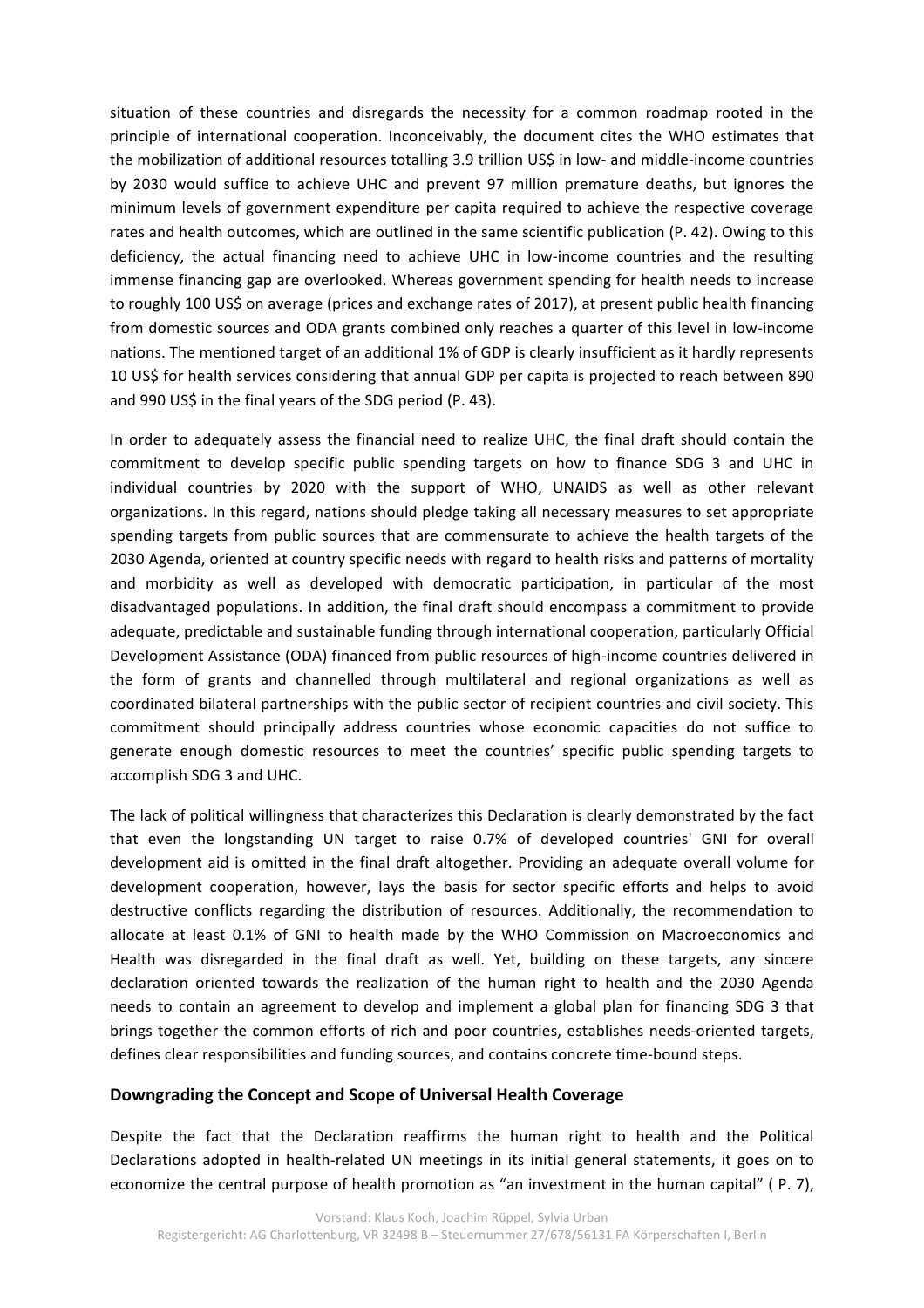instead of clearly defining health above all as an elemental goal in itself. In this context, the document misses to acknowledge that good health constitutes one of the most essential basic needs of human beings, while representing at the same time a pre-condition for satisfying other fundamental needs. Furthermore, it fails to recognize the centrality of comprehensive health promotion and care in order to enable all people to live long, healthy and self-determined lives, an overarching goal that should guide all efforts of human development.

With regard to the range of interventions to be provided in order to realize UHC the wording of the respective commitment gives way to an arbitrarily defined set of services, that may well remain below the standards required for reaching the health targets of the 2030 Agenda, let alone the satisfaction of the fundamental health needs and rights. Whereas the general acknowledgement still mentions the access to the "needed" and "essential" services (P. 8), the actual commitment formulated in a later section (P. 25) avoids these characterisations and merely refers to "nationally determined sets of integrated quality health services". The final version also excludes the specifications made in earlier versions of the declaration that described a broad range of diseases and conditions to be covered. As a consequence, the current vague phrasing implies a high risk that in the most disadvantaged countries the extremely restricted financial capacity finally will determine the sets of services.

The weak language on confronting major health threats, such as the epidemics of AIDS, tuberculosis, malaria and neglected tropical diseases, child mortality or deaths and injuries from road traffic accidents, points in the same problematic direction. Compared with the corresponding SDG 3 targets that established ambitious and measurable benchmarks, the respective commitments made in the declaration are limited to the noncommittal and elusive phrase to "strengthen efforts" in these areas (P. 32-35). Similarly, the declaration fails to mention the key populations of the HIV response, specifically men who have sex with men, people who inject drugs and sex workers, among the people who are vulnerable or in vulnerable situations. Moreover, the final draft omits to embrace the necessity to combat discrimination on grounds of sexual orientation or gender identity, which still represents an important cause of human rights violations and aggravated health risks. These deficits cast serious doubts on the proclaimed "endeavour to reach the furthest behind first" and raise concerns that not only extreme economic inequality but also inhuman ideological prejudice could impede the realization of urgent actions to accomplish UHC.

Another noticeable detail is the elimination of the necessity to implement price and tax measures on harmful products, in particular tobacco and alcohol, which were still included in the first versions. Thus, it appears that the range of UHC interventions is also limited by the tendency to avoid any commitment that could affect particular economic or commercial interests.

## Avoiding to Take Action on Availability and Affordability of Essential Medicines

Again, we observe a clear tendency to underestimate the impact of an important barrier to realize UHC. First, the final version reduces the "concern on high prices" to "some" health products only, producing the false impression that unaffordable medicines represent an exceptional problem, when in reality this constitutes a typical situation for newer pharmaceutical products subject to patent regulations (P. 50). In addition, the imbalances and inefficiencies of the present model of research dominated by the private sector and shaped by expansive monopoly rights, such as the allocation of investments according to high profit opportunities instead of urgent needs, the quite moderate rates